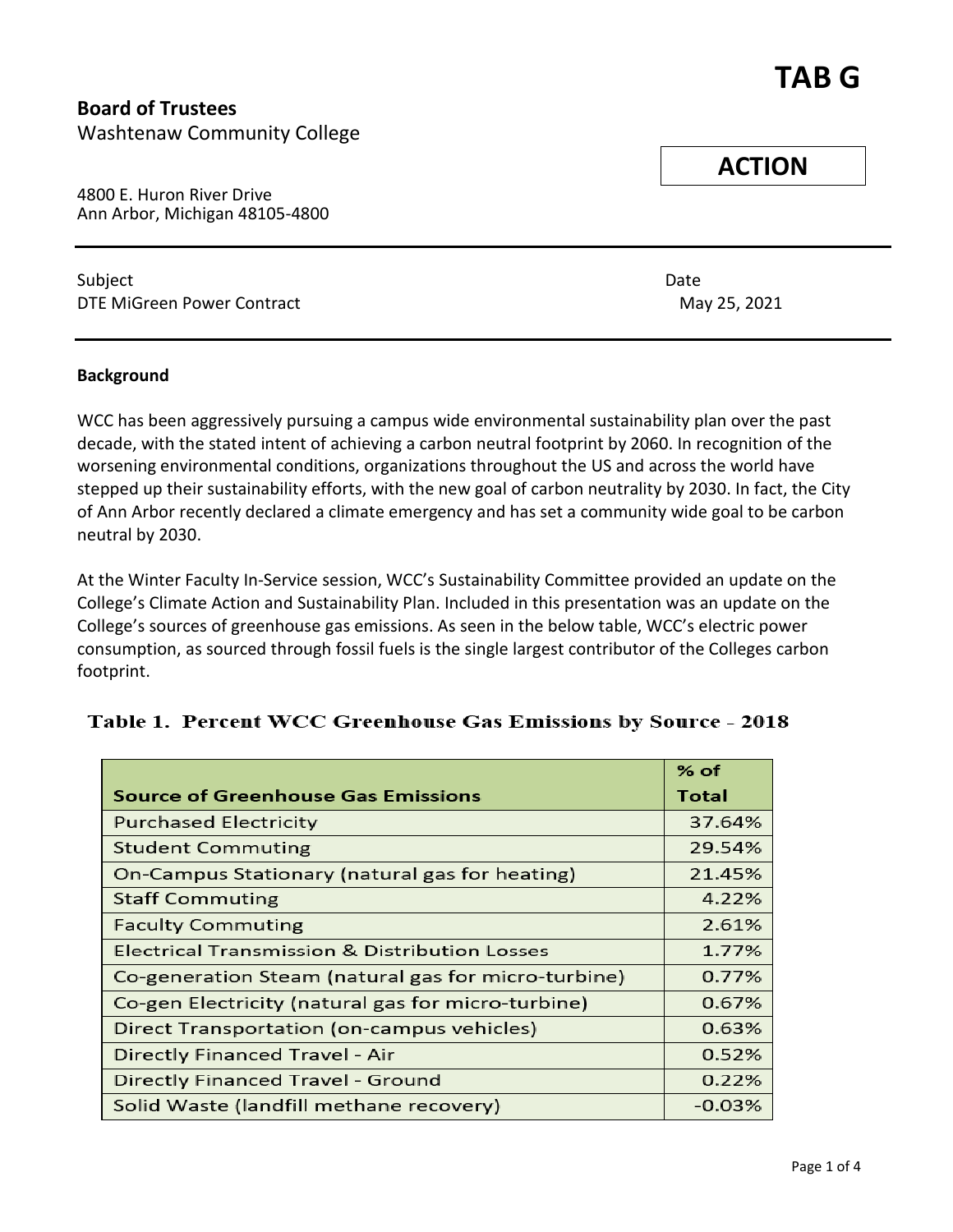WCC has developed a two-part plan to eliminate our electric consumption carbon footprint:

- Reduce electric consumption 20% over a ten-year period
- Phase in the power source for WCC's remaining electric consumption from fossil fuels to renewable energy supply over the same 2021 -2030 period

The College has developed a 10-year plan to reduce electric power consumption over the 2021 – 2030 period. Many of these energy conservation efforts will be integrated with planned deferred maintenance projects. A summary of these projects and their estimated energy conservation savings are:

|                                                    | Annual Electric Usage | Normal     | <b>Incremental Energy</b>                    | <b>Annual Electric</b> |
|----------------------------------------------------|-----------------------|------------|----------------------------------------------|------------------------|
|                                                    | Conservation (Kwh)    |            | Maintenance Cost   Conservation Capital Cost | <b>Cost Savings</b>    |
|                                                    |                       |            |                                              |                        |
| Light Fixture Replacements                         | 2,658,000             | 490,000    | 710,000                                      | 243,739                |
| <b>Lighting Control Improvements</b>               | 77,000                |            | 50,000                                       | 7,061                  |
| <b>Building HVAC System Replacements</b>           | 586,000               | 10,470,000 | 245,000                                      | 53,736                 |
| <b>Building HVAC System Operating Efficiencies</b> | 212,500               | 165,000    | 50,000                                       | 19,486                 |
| <b>Buidling Component Replacements</b>             | 82,500                | 1,620,000  | 250,000                                      | 7,565                  |
|                                                    | 3,616,000             | 12,745,000 | 1,305,000                                    | 331,587                |

WCC explored three options to source it's remaining electric load requirement through renewable energy supply sources:

- $\triangleright$  Pursue solar array installations on WCC's campus
- $\triangleright$  Outsource solar array installations to 3<sup>rd</sup> party investors/operators
- $\triangleright$  Purchase renewable electric power from our current utility company DTE

WCC contracted with GEM Energy to study the viability of Solar Car Ports installations above our parking lots

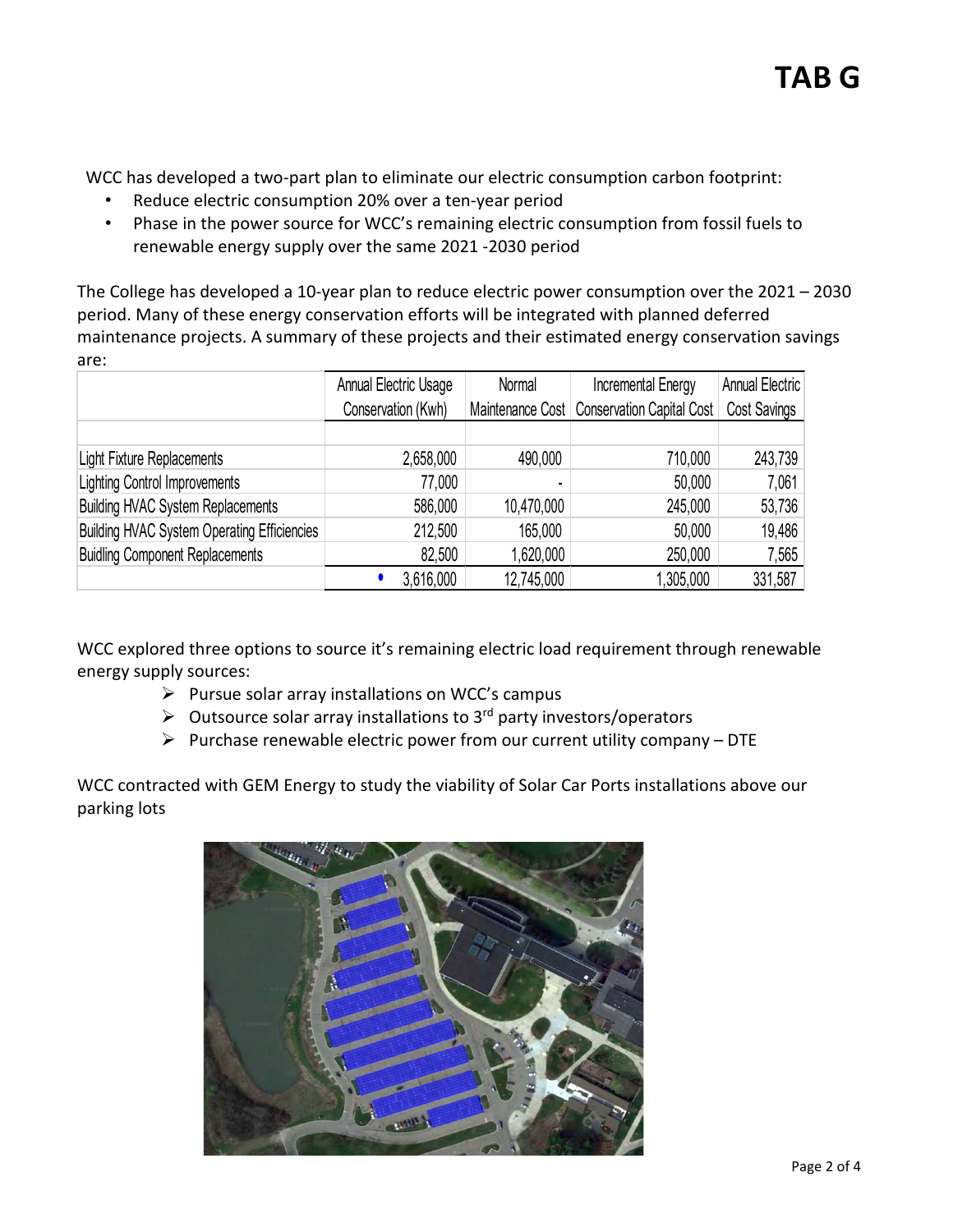- Using Lot #7 as a prototype, the following was estimated:
	- $\geq 1.4$  million kw capacity
	- $\ge$  \$3.2 million cost to build
	- $\triangleright$  PPA would cost WCC 15cents/kWh + 2% escalation/year & 25-year contract
- Based upon the Lot #7 assessment, WCC would need 10x the parking lot coverage to support our electric energy requirements and at an estimated cost of \$30 – 35 million.
- Using the PPA model, our average purchased power cost would be 15 cents/kWh versus our current utility rate of 10 cents/kWh, or a 5 cent/kWh increase to support on premise renewable power generation
- Based upon the high cost structure of the first two options, WCC then pursued the assessment of DTE's MiGreen Power renewable electric power supply alternative

Summary Contract Provisions:

- DTE's next available renewable energy resources will come online in 2023. These solar power assets will be located in southern Washtenaw and northern Monroe counties.
- WCC would commit to an initial purchase of 25% of its electric power needs from these renewable power assets, commencing in 2023 and then increase an incremental 10% per year through 2029. As a result, by 2030, 100% of WCC's electric power needs will be sourced through renewable power resources.
- The contract price structure is comprised of a contractual surcharge that will not exceed 5.2 cents/kWh. Then each month, this surcharge rate will be offset by the market commodity value of this incremental power supply, which is expected to average a credit of 4.2 cents/kHw. As a result, WCC's incremental cost/kHw for this renewable power source will average 1 cent/kWh

#### **Analysis and Proposal**

The average cost of 1 cent/kWh is approximately a 10% premium on our current electric utility rates. However, this 1 cent premium favorably compares to the on-campus solar array PPA costs of 5 cents/kWh or the estimated 3-4 cents for WCC invested on campus solar array facilities.

|                | <b>Estimated Electric</b><br><b>Cost Savings from</b> | <b>Estimated Incremental</b> | <b>Conservation Electric</b><br><b>Cost Savings NET of</b> |
|----------------|-------------------------------------------------------|------------------------------|------------------------------------------------------------|
|                | <b>Conservation</b>                                   | <b>MiGreen Power Cost</b>    | <b>MiGreen Power Cost</b>                                  |
| FY 2021        | 52,556                                                |                              | 52,556                                                     |
| <b>FY 2022</b> | 118,450                                               |                              | 118,450                                                    |
| FY 2023        | 216,900                                               | 32,052                       | 184,848                                                    |
| <b>FY 2024</b> | 269,266                                               | 65,238                       | 204,028                                                    |
| <b>FY 2025</b> | 321,503                                               | 67,776                       | 253,726                                                    |
| <b>FY 2026</b> | 373,036                                               | 80,390                       | 292,645                                                    |
| <b>FY 2027</b> | 382,926                                               | 104,339                      | 278,586                                                    |
| <b>FY 2028</b> | 391,850                                               | 131,228                      | 260,621                                                    |
| FY 2029        | 400,547                                               | 136,257                      | 264,290                                                    |
| <b>FY 2030</b> | 409,107                                               | 123,827                      | 285,279                                                    |
|                |                                                       |                              |                                                            |
|                | 2,936,139                                             | 741,109                      | 2,195,030                                                  |